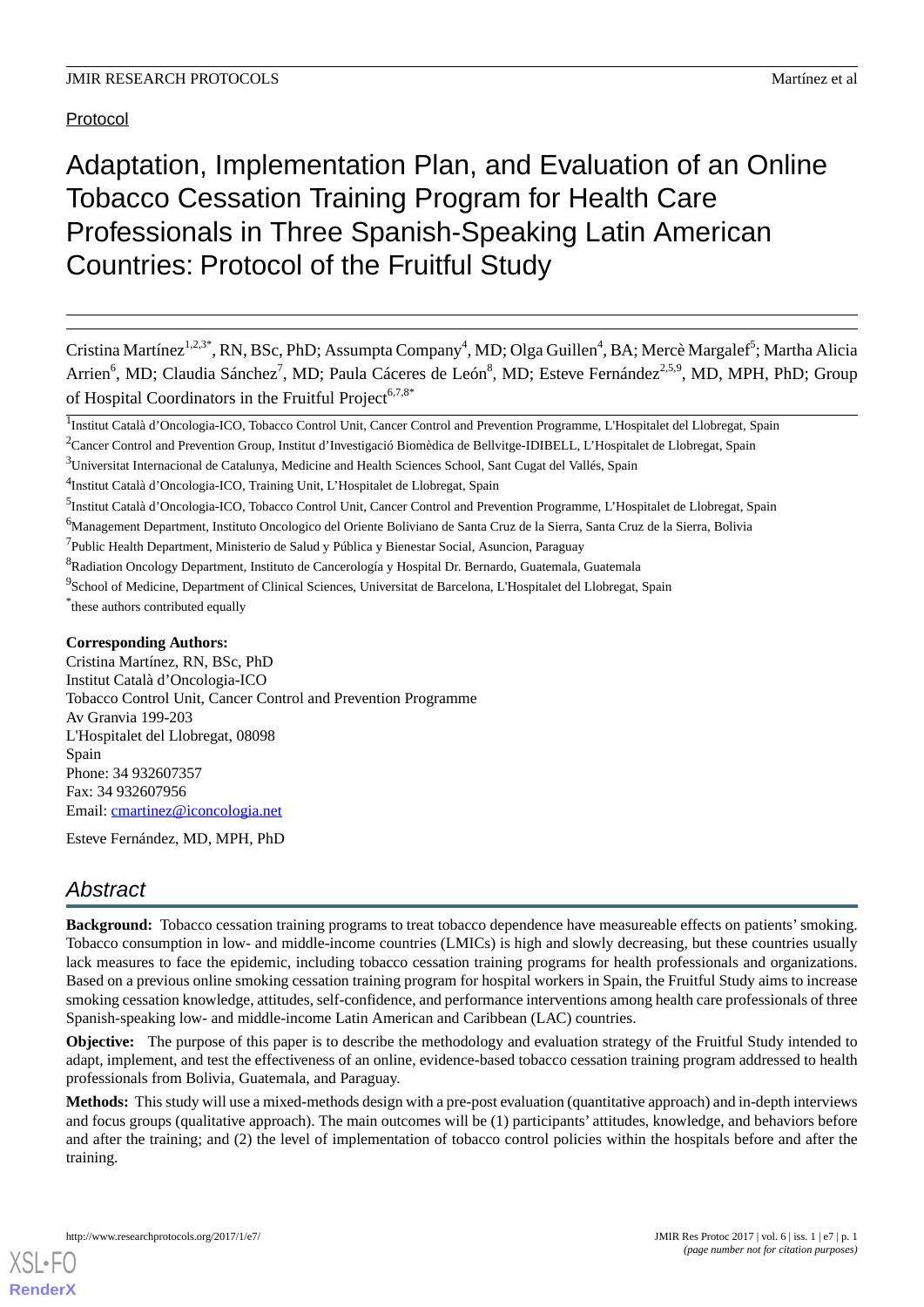**Results:** To date, adaptation of the materials, study enrollment, and training activities have been completed. During the adaptation, the main mismatches were language background and content adaptation. Several aids were developed to enable students'training enrollment, including access to computers, support from technicians, and reminders to correctly complete the course. Follow-up data collection is in progress. We have enrolled 281 hospital workers. Results are expected at the beginning of 2017 and will be reported in two follow-up papers: one about the formative evaluation and the other about the summative evaluation.

**Conclusions:** There is a need to learn more about the cultural and content elements that should be modified when an online tobacco cessation training program is adapted to new contexts. Special attention should be given to the personal and material resources that could make the implementation possible. Results from the Fruitful Study may offer a new approach to adapting programs to LMICs in order to offer education solutions with the use of emerging and growing communication technologies.

**ClinicalTrial:** Clinicaltrials.gov NCT02718872; https://clinicaltrials.gov/ct2/show/NCT02718872 (Archived by WebCite at http://www.webcitation.org/6mjihsgE2)

*(JMIR Res Protoc 2017;6(1):e7)* doi:  $10.2196$ /resprot.6487

#### **KEYWORDS**

tobacco cessation; online; training; low- and middle-income countries; policies

# *Introduction*

#### **Background**

Tobacco use remains a global public health concern; annually it causes 6 million preventable deaths [\[1](#page-8-0)]. The tobacco consumption epidemic is shifting to low- and medium-income countries (LMICs) such as some countries in the Latin American and Caribbean (LAC) region [\[2\]](#page-8-1). Currently, more than 120 million smokers live in these countries [[3\]](#page-8-2); half of them will develop a tobacco-related disease and consequently will require medical care.

In the LAC region, smoking rates vary by country, sex, and socio-economic status [\[4](#page-9-0),[5\]](#page-9-1). In some low-income countries, such as Bolivia, Guatemala, and Paraguay, smoking rates are 10 percentage points higher than the rest of the LAC countries [[6\]](#page-9-2). Thus, among men, smoking prevalence ranges from 42% (in Bolivia) to 22.9% (in Paraguay) [\[7](#page-9-3)]. Among women, the prevalence is lower, but it is rapidly increasing, confirming the alarming feminization of the epidemic in LAC countries [\[7](#page-9-3)]. In the overall region, smoking-related mortality accounts for 16% of total mortality [\[7](#page-9-3)], and according to the World Health Organization (WHO), smoking-related deaths will increase by 700% by 2030 [[8\]](#page-9-4). The report points out that the epidemic can be curbed by implementing comprehensive tobacco control measures embraced by the WHO Framework Convention on Tobacco Control (WHO-FCTC) [\[9](#page-9-5)]. These measures have demonstrated the reduction of tobacco use and the increase of awareness of its hazards [[9\]](#page-9-5). Guatemala, Paraguay, and Bolivia signed the WHO-FCTC early on, and have implemented some tobacco control measures, including smoke-free legislation (according to the WHO-FCTC Article 8) in workplaces and public places, including health care services. However, smoking cessation services (Article 14) have not received the same recognition and attention [\[5](#page-9-1)]. As a consequence, smoking cessation interventions are not well spread among health care services within these countries. Smokers are frequent users of health care services, and their contact with the health system might be an adequate "teachable moment" for quitting [[10\]](#page-9-6). Indeed, according to studies conducted in the United States between 60% and 70% of patients make an attempt to quit while they are hospitalized [[11\]](#page-9-7). However, in spite of these favorable

http://www.researchprotocols.org/2017/1/e7/ JMIR Res Protoc 2017 | vol. 6 | iss. 1 | e7 | p. 2

 $XSJ \cdot F$ **[RenderX](http://www.renderx.com/)** conditions, evidence-based cessation programs are hardly available in LAC countries [\[12](#page-9-8)]. The most common barriers to incorporating tobacco cessation interventions into hospitals involve lack of training, expertise, and time. In addition, organizational and financial constraints threaten the suitability of smoking cessation interventions [\[6\]](#page-9-2).

In LAC countries smoking consumption among health care professionals is still similar to that of the general population [[13,](#page-9-9)[14\]](#page-9-10), and most doctors and nurses acknowledge that they have not received formal training in smoking cessation during their undergraduate or graduate training [\[14](#page-9-10)]. Generally, they state little confidence in its effectiveness to help their patients to stop smoking. Training facilitates having a more positive attitude on smoking cessation [[15\]](#page-9-11) and helps to increase the performance of smoking cessation interventions [[16\]](#page-9-12). Given that about 70% of smokers visit health services over the course of a year, the lost opportunities to intervene remain significant [[3\]](#page-8-2). Frequently, providers believe that smoking cessation is extremely important, but also extremely difficult due to a serious communication gap between doctors and patients that jeopardizes the opportunities to support smokers to quit [[17\]](#page-9-13).

Implementation research recommends addressing organizational constraints in order to overcome executive barriers when the cessation messages are delivered such as lack of time, support, and resources [[18,](#page-9-14)[19](#page-9-15)]. Training programs obtain higher impact and sustainability when they are fostered by organizations that allocate time, promote key champions, and provide implementation materials and resources [[20,](#page-9-16)[21](#page-9-17)]. At the organizational level, the chief executive should endorse the initiative and disseminate this endorsement through senior management meetings and routine communication mechanisms. In addition, an implementation committee led by a champion and members of the executive board should establish a feasible execution plan. Following this strategy, tobacco cessation training programs would better sway professional norms and promote the implementation of smoking cessation services.

In the literature, there are several conceptual training models that exhibit significant heterogeneity [\[22](#page-9-18)]. For example, online courses allow for distance-learning, are cost-efficient, and provide modes to teach and reinforce counseling skills that often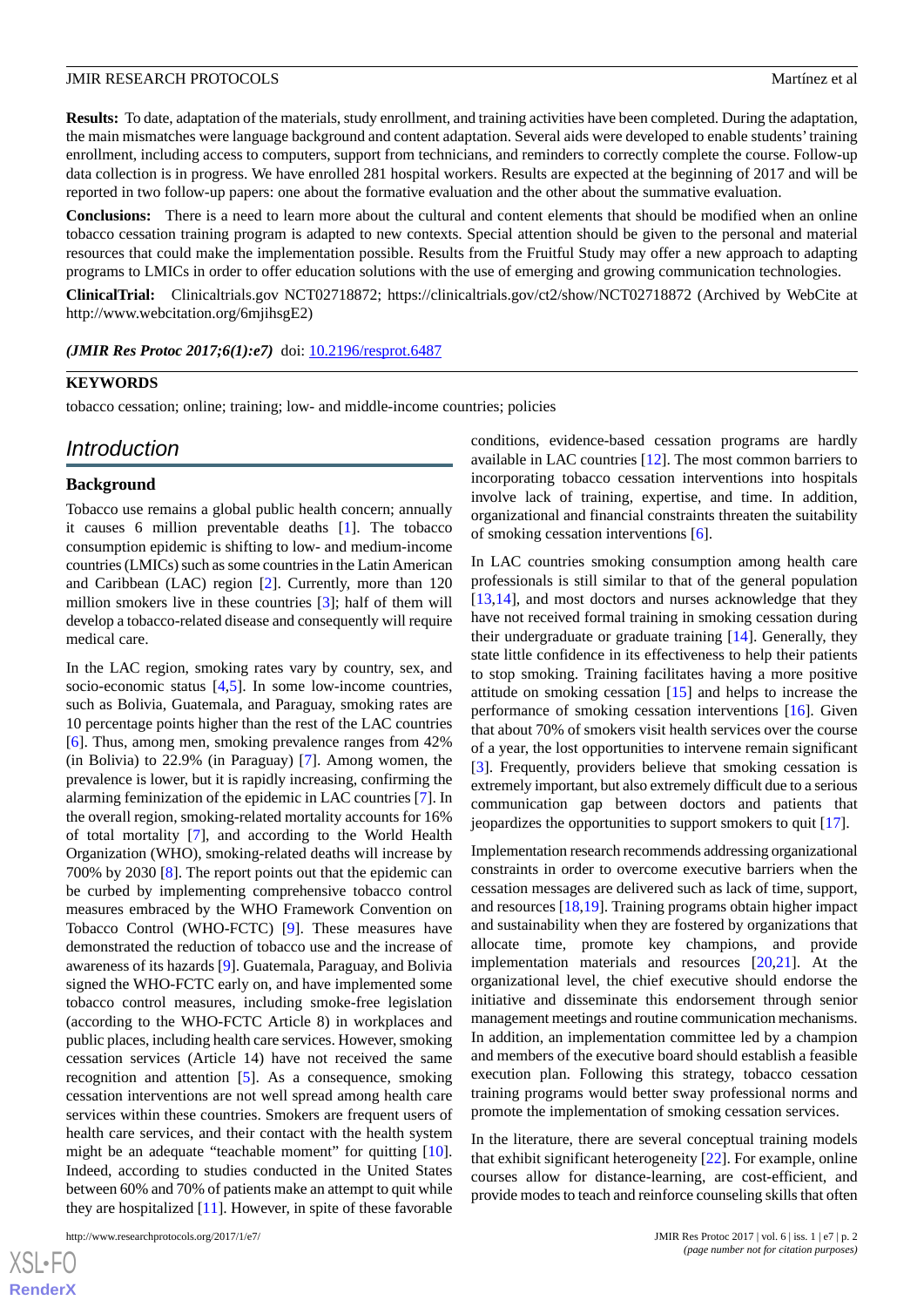#### **JMIR RESEARCH PROTOCOLS** Martínez et al.

can be difficult to convey in traditional classroom settings [[23](#page-9-19)[,24](#page-9-20)]. Moreover, online training has clear potential to meet large-scale training dissemination needs. Compared with classroom instruction, online training offers greater learner accessibility, increased convenience, and greater scalability [[22\]](#page-9-18). Previous online tobacco cessation training courses have demonstrated an increase in the health provider's skills to counsel patients on tobacco cessation [\[16](#page-9-12),[25](#page-9-21),[26\]](#page-9-22). Although there are several distant learning tobacco cessation training programs the majority have been developed and evaluated in English-speaking countries. A recent review on online tobacco dependence treatment training programs (all in English) found that 17 out of the 24 courses evaluated failed to meet minimal quality standards. The authors suggested improving instructional design elements, such as teaching effectiveness, learning strategies, instructor's role and assessment, and evaluation [[27\]](#page-10-0).

Using previously established programs can save time and money while increasing the likelihood of achieving successful outcomes [[27\]](#page-10-0). In addition, research training initiatives have been suggested to increase capacity-building efforts, in particular within developing countries [[22\]](#page-9-18). However, the evidence of distant learning training from high-income countries (HICs) may not be directly applicable to LMICs and may need cultural and content adaptations. Research is needed to develop and understand how best to implement effective smoking cessation strategies in LMICs, especially in resource-poor environments where access to health care providers are limited.

#### **Conceptual Framework**

Adaptation implies not only to the replication or translation of a program but to the process of adjusting a program to reduce mismatches between its characteristics and the new context in which it is to be implemented. Adapting a tobacco cessation education program should take into account the treatment regulation of each country, the existing guidance and proceedings, and the dynamics of the health organization [[3\]](#page-8-2). Card et al [\[28](#page-10-1)] propose science-based pragmatic steps to adapt an existing program to new contexts based on the following steps: (1) select a suitable, effective program; (2) gather the original program materials; (3) develop a program model; (4) identify the program score components and best-practice characteristics; (5) identify and categorize mismatches between the original program model or materials and the new context; (6) adapt the original program model, if warranted; and (7) adapt the original program materials. To fill the gap of the lack of tobacco cessation training programs in Spanish-speaking LAC countries, we designed the "Fruitful study."

# **Prior Work**

We selected the ongoing Brief Intervention for Smoking Cessation Training Program from the Catalan Institute of Oncology (ICO) as the baseline program and created a partnership between ICO and three hospitals from Bolivia, Paraguay, and Guatemala to first adapt and later disseminate the course. We intend to increase the capacity-building of the implicated organizations that will ultimately initiate a cascade of change within their countries [[29\]](#page-10-2). Our training is intended to be a vehicle for the systematic dissemination of the clinical

practice guidelines for treating tobacco dependence in hospitalized and ambulatory smoker patients.

The purpose of this paper is to describe the methodology and evaluation strategy of the Fruitful Study research protocol intended to adapt, implement, and test the effectiveness of an online, evidence-based tobacco cessation training program addressed to health professionals from Bolivia, Guatemala, and Paraguay.

#### **Research Objectives**

The primary research goal of the Fruitful Study is to evaluate the impact of an online, evidence-based tobacco cessation training program aimed to increase smoking cessation knowledge, attitudes, self-confidence, and performance interventions among health care professionals of three Spanish-speaking low- and middle-income LAC countries (Bolivia, Guatemala, and Paraguay).

#### **Hypothesis**

Our primary hypothesis is the participants in the online tobacco cessation training program will increase their tobacco-related knowledge, attitudes, and behaviors by the 6-month follow-up, as compared to baseline conditions prior to the training. Our secondary hypothesis is that participating hospitals will exhibit greater tobacco control progression, commitment, and implementation of tobacco cessation services.

# *Methods*

## **Study Design**

The Fruitful Study is a 2-year mixed-method (qualitative and quantitative) study conducted in one hospital in each of the three participant countries (Bolivia, Guatemala, and Paraguay).

For the quantitative approach, a pre-post design will be used to (1) assess participants' attitudes, knowledge, and behaviors before and after the training using a questionnaire (Tool 1); and (2) measure the level of implementation of tobacco control policies within the participant hospitals before and after the training using the Self-Audit Questionnaire (SAQ) (Tool 2). For the qualitative approach, focus groups and in-depth interviews of key persons will be used. With this methodology we aim to (1) explore the experience of adapting the training program in each of the participant hospitals; (2) ascertain participants' experience undertaking the training program; and (3) understand the opportunities and barriers of undertaking online smoking cessation training programs in the participant countries. With the results of the focus groups, the research team aims to identify any difficulties in accessing and completing the course and to make the necessary improvements.

#### **Participants**

The two main participant units from each organization are students and the hospitals themselves. The participant hospitals were selected because they had previously collaborated with the Training Unit of the ICO in training their health professionals in either electronic learning (e-learning) or in-person courses. The selected hospitals and their characteristics are shown in [Table 1](#page-3-0).

 $XS$  $\cdot$ FC **[RenderX](http://www.renderx.com/)**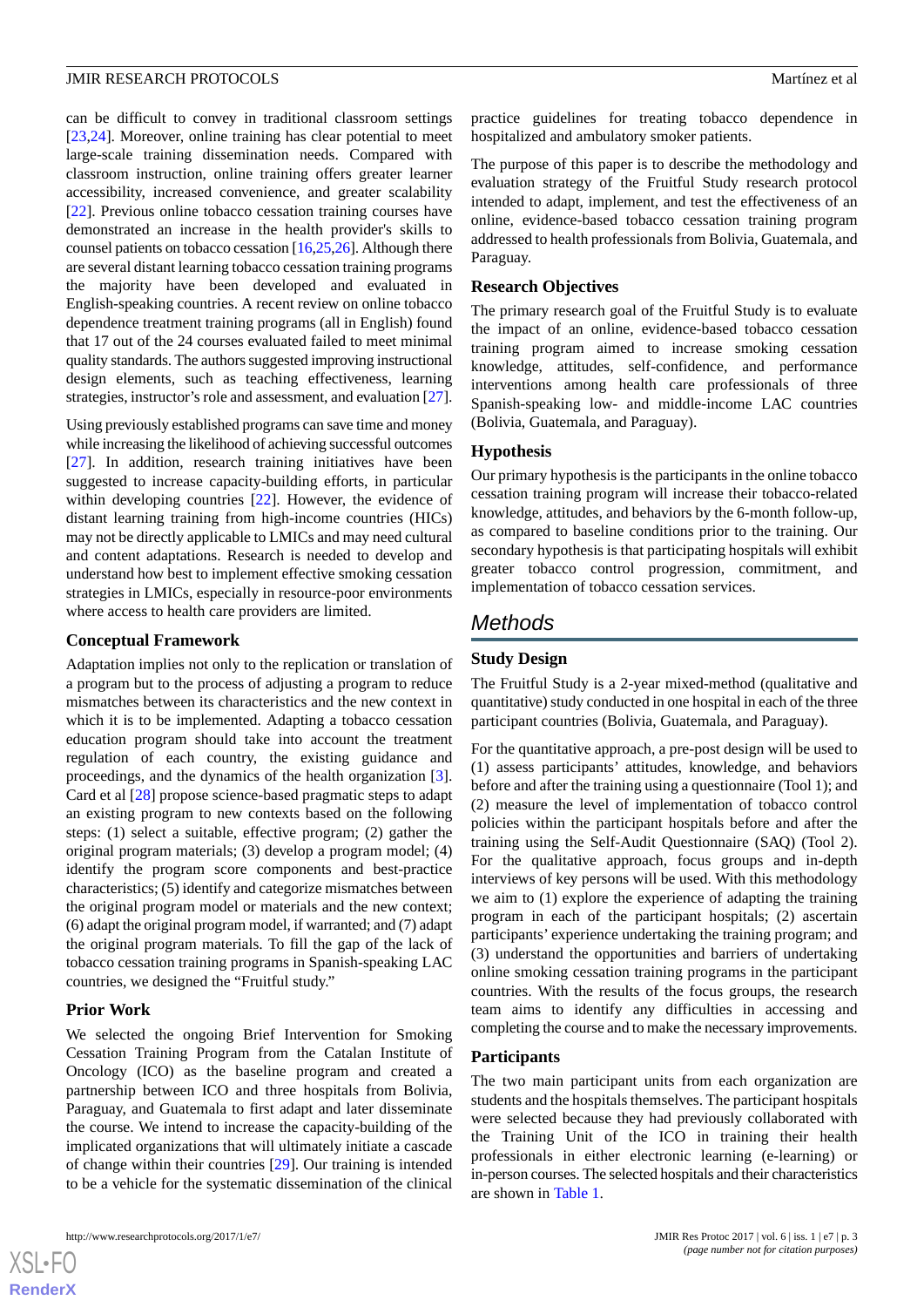<span id="page-3-0"></span>**Table 1.** Characteristics of the selected hospitals.

| Hospital                                                                    | Country   | Type of hospital                               | Workers, n | Beds. n |
|-----------------------------------------------------------------------------|-----------|------------------------------------------------|------------|---------|
| Instituto Oncológico del Oriente Boliviano de Santa<br>Cruz de la Sierra    | Bolivia   | Public, urban oncology hospital                | 359        | 79      |
| Instituto de Cancerología y Hospital Dr Bernardo del<br>Valle               | Guatemala | University, public, urban oncology<br>hospital | 300        | 108     |
| Instituto Nacional de Enfermedades Respiratorias y del<br>Ambiente (INERAM) | Paraguay  | University, public, respiratory hos-<br>pital  | 746        | 151     |

Student participants were all health professionals and paraprofessional staff from the three participant hospitals. All health providers in the selected hospitals, including nurses, doctors, and other health professionals were invited to enroll in the training. Each local coordinator recruited participants from a variety of units and departments over a 6-month period through informative sessions, leaflets, and posters (designed to inform about the training program).

# **Procedure and Timeline**

#### *Selecting a Suitable and Effective Training Program*

<span id="page-3-1"></span>The selected original training program was chosen because it was shaped using evidence-based guides, was originally designed for Spanish hospitals (culturally and organizationally similar to LAC hospitals), and is addressed to hospital workers. Furthermore, offering the course through an online platform

has clear potential to reduce cost and increase training coverage within participant hospitals in less time.

The original course was developed in the online platform e-oncologia based on the in-person courses offered during the last 10 years by the Tobacco Control Unit of the ICO. The theoretical framework underpinning the training program is the Stages of Change Model [[30\]](#page-10-3), and the curriculum was developed with the content of numerous meta-analysis and clinical practice guidelines [[16](#page-9-12)[,31](#page-10-4)-[34\]](#page-10-5) [\(Figure 1](#page-4-0)). We created a fully referenced, online curriculum, with feedback from an expert advisory group that oriented the instructional design to ensure the course content was palatable for an online format and aligned with the learning objectives. The goals and program components (strategies, activities, services, etc) are depicted in [Figure 2.](#page-4-1) The final curriculum content of the "Brief Intervention for Smoking Cessation Training Program" is composed of 4 modules ([Textbox 1\)](#page-3-1).

**Textbox 1.** The 4 modules of the Brief Intervention for Smoking Cessation Training Program

Modules

- Module 1 describes the tobacco epidemic, tobacco-related morbidity and mortality, second hand smoke, and measures included in the MPOWER strategy to tackle smoking.
- Module 2 provides orientation on how to assess the smoker, how to assess tobacco dependence and willingness to quit, and evaluate smoker self-efficacy, previous quit attempts, previous relapses, and so on.
- Module 3 introduces the efficacy of the different levels of attention and treatment orientations (eg, cognitive behavioral, psychodynamic, medication management) and presents the clinical settings where the intervention is possible (eg, inpatient, outpatient, ambulatory treatments). It explains in detail the 5As intervention model.
- Module 4 explains in detail the different tobacco cessation treatments available (nicotine replacement, bupropion, varenicline, and other treatments). It also provides orientation about the follow-up, strategies to improve the adherence of the treatment, how to identify withdrawal symptoms, how to deal with relapses, and so on.

This online training program includes (1) slides; (2) review exercises; (3) cases of 4 patients differing in demographics, diagnostic, stages of change, setting; and (4) problem solving exercises. The training provides several materials including slides, online tutorials with an expert tutor, recommended readings, patient cessation brochures, a therapeutic pocket guideline, and an organizational recommendation model to facilitate the implementation of tobacco cessation services in the hospital setting.

The original online course was firstly tested by 10 voluntary participants in Catalonia (Spain). Evaluation of the tobacco cessation program was thereafter tested in the ICO by 150 health professionals. This pilot test proved the acceptability of the training model, the adequacy of its contents, and obtained a high level of satisfaction in the trainees. This training initiative has also been shown to increase the level of implementation of tobacco control in Catalan hospitals (according to the SAQ) [[35\]](#page-10-6) and the engagement of health professionals [[36](#page-10-7)[,37](#page-10-8)], thus making them part of the solution. This course has been accredited by the Council of Oncology in Europe (ACOE) in support of Continuing Medical Education for physicians. Since its launch in November 2012 to June 2014 more than 1000 Catalan health professionals have taken this course.

Based on literature regarding attrition among online learners [[38\]](#page-10-9), and our own experience delivering online training to Catalan health workers, we anticipate that roughly 50% of participants will complete all components of the proposed activities.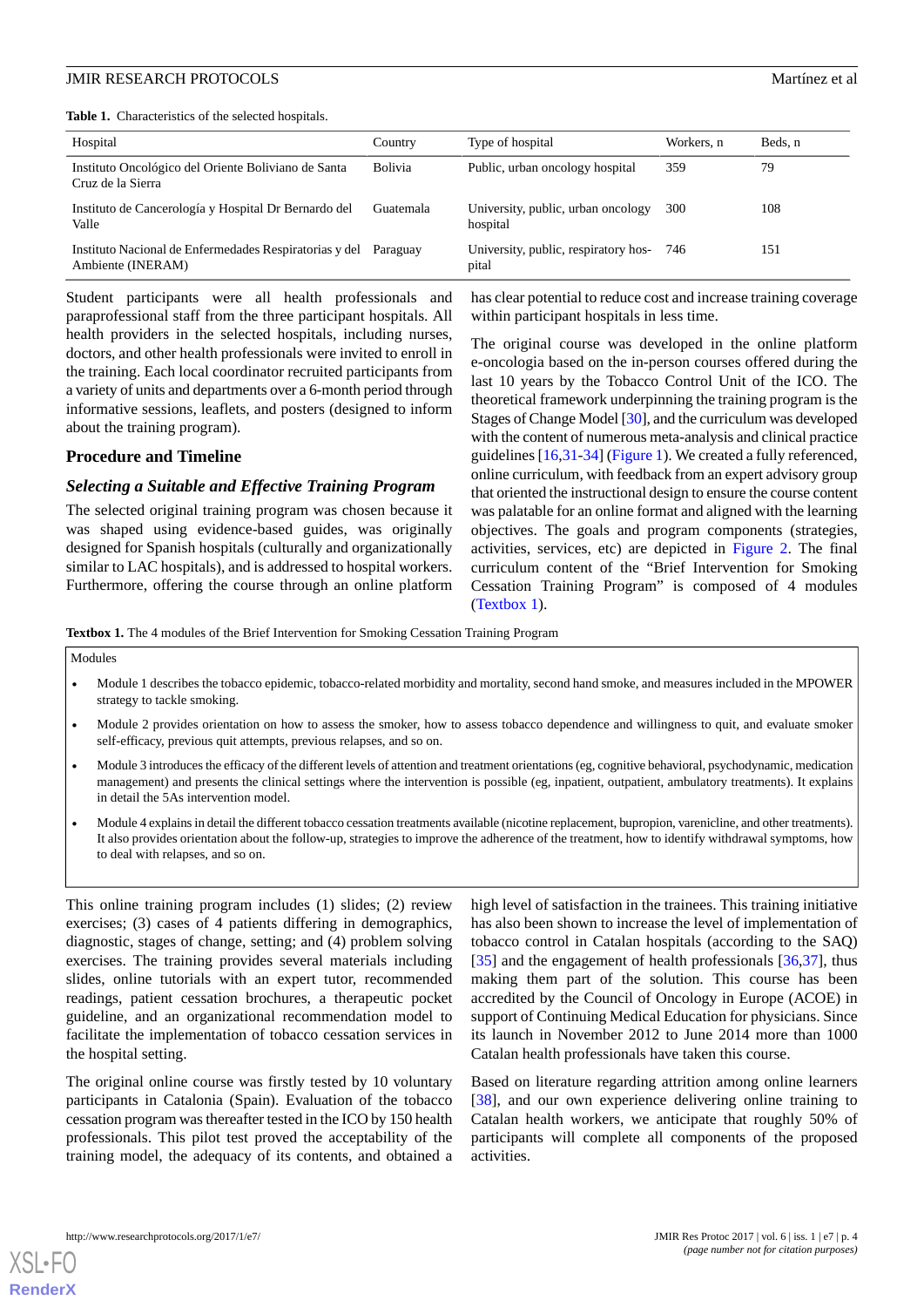<span id="page-4-0"></span>Figure 1. Conceptual framework.

<span id="page-4-1"></span>

# *Adaptation of the Material*

The adaptation has been done with local partners and other stakeholders. First, a group of professionals with extensive experience in tobacco control in their country were selected for identifying and categorizing mismatches between the original materials and the new context. Experts expressed that the goal

and objectives were aligned with the original program model ([Figure 2\)](#page-4-1). Since they approved the interface and the images employed as culturally acceptable, the same layout was used. However, we detected some mismatches [\(Textbox 2](#page-5-0)) that were modified in a version that was pilot tested by 8 to 10 volunteers in each country.

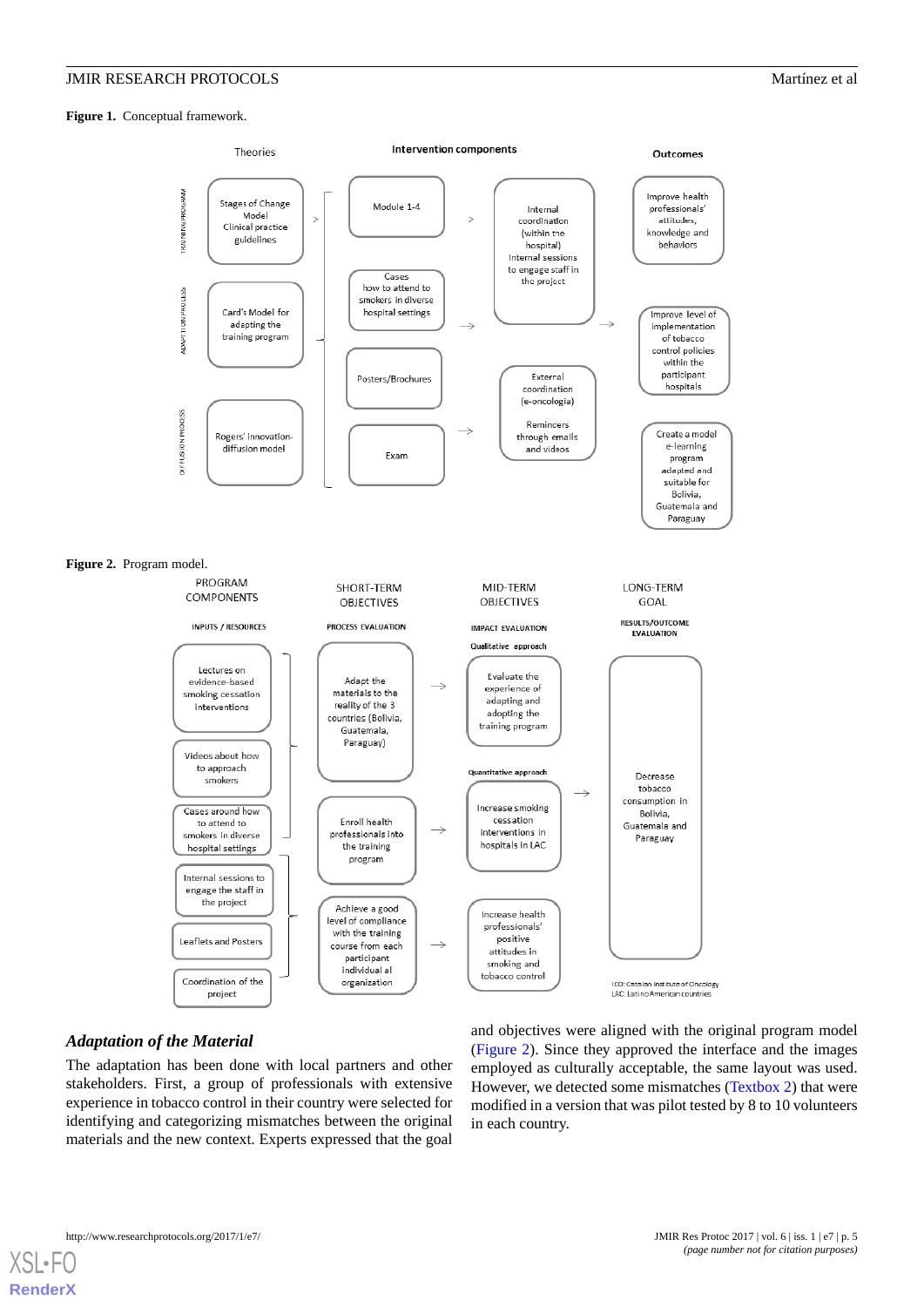<span id="page-5-0"></span>**Textbox 2.** Identified mismatches that were later modified and pilot tested

#### Mismatches

• Language background and literacy level in some of the terms used:

The course was in Spanish from Spain, and the Spanish spoken in Bolivia, Guatemala, and Paraguay differs somewhat with respect to vocabulary, some expressions, and in some cases even in grammar structures.

• Description of the epidemiology smoking in Model 1:

The original version included the situation in Spain, whereas the adapted version included the most updated data in Bolivia, Guatemala, and Paraguay.

- Tobacco cessation pharmacological treatment in Module 4 (nicotine replacement therapy, bupropion, varenicline) and settings where tobacco prevention and cessation services are performed in Spain (primary care, hospitals, quitlines, etc) were adapted to the current resources in each country.
- In case studies, the clinical simulations demonstrate the cultural characteristics of each country.
- Questions and answers of the assessment and evaluation were also changed according to the adapted contents.

Several aids were necessary in order to enroll students. Thus, local investigators suggested a double registration method through the online platform consisting of an independent method (first one) by which students generated their own credentials and a second one assisted by a computer technician who created the login credentials and helped them in the usage of platform. The second method was necessary since many students had little or no experience in pursuing online education.

#### *Implementation Plan*

This study is expected to last 24 months (from November 2014 to November 2016). Information on the various activities is depicted in the event planning timeline ([Figure 3](#page-6-0)).

This paper was written during the 18th month of the study when the post-evaluation data was being gathered. During the training (months 6 to 13), each participant had 1 month to fill in the baseline evaluation, complete the online training, and take the exam. Participants were monitored by local coordinators that acted as champions and encouraged participants to enroll and complete the course. Coordinators set monthly meetings with personnel from the different units and services to increase the number of participants and support those enrolled to complete the course. In addition, during the implementation, coordinators from each hospital offered assistance to students with little or no computer skills. Technical support was mainly used by less educated health professionals (assistants and support health professionals) and older workers who were less familiar with the use of computers. They offered their assistance in logging into the online platform, filling out the questionnaires, completing the evaluation, as well as other technical support-related issues. Participants' progress was monitored in real-time on the Web platform. The project coordinator at the ICO sent biweekly reports of the participants' progress to coordinators, and if necessary personal emails and videos that motivated the students to finish the course and complete the evaluations. Participants accessed the course using their electronic devices (mobile phones, tablets or computers) or the ones provided by their hospitals during and after working shifts. The hospitals from Guatemala and Paraguay made a library available with computers to facilitate students' enrolment before or after their working hours. The hospital from Bolivia provided a computer room in which students had access to the course and the support of a technician during specific hours of the day. Therefore, the participating hospitals facilitated computer and Internet access at the workplace.

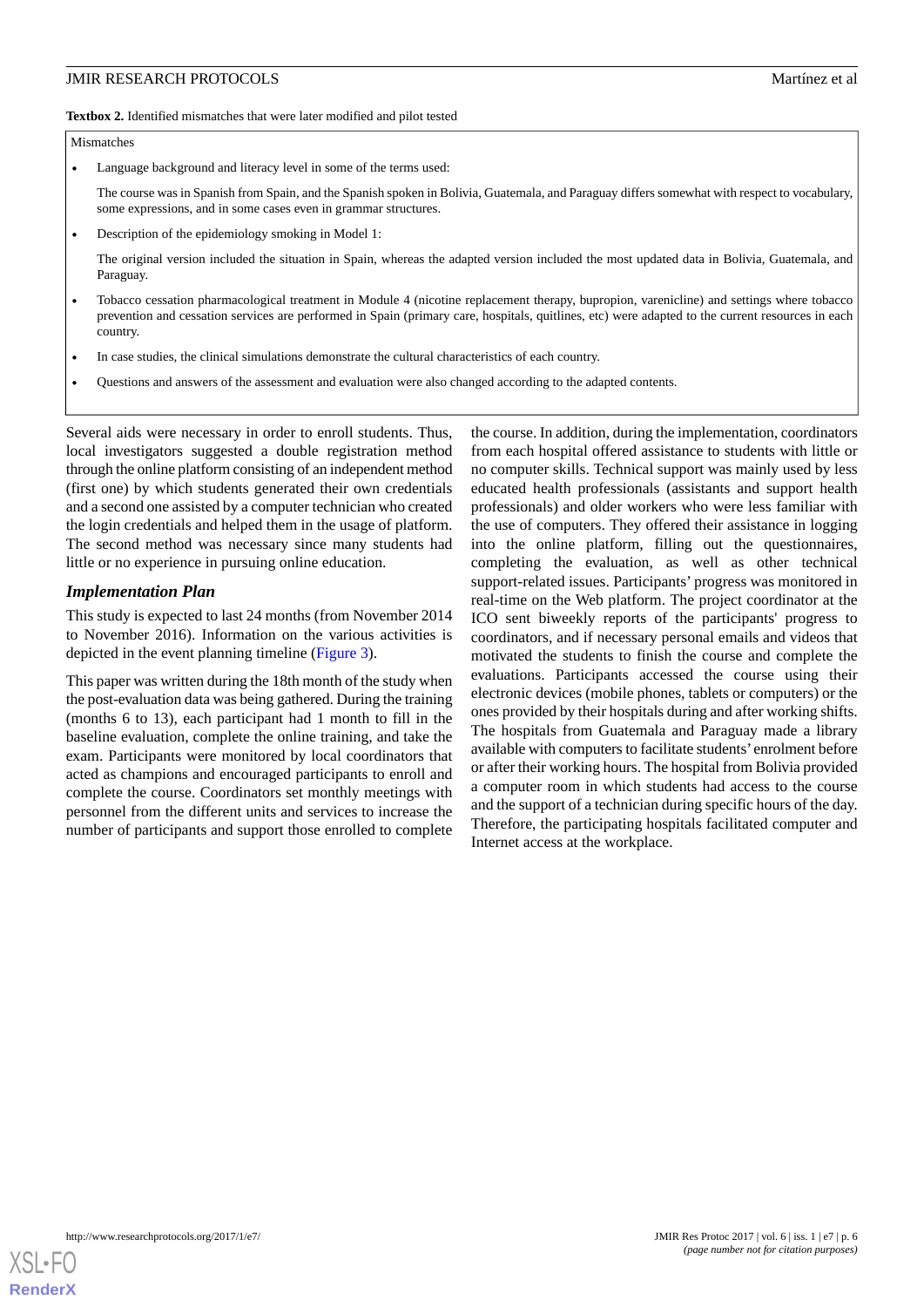<span id="page-6-0"></span>Figure 3. Event planning timeline.



# *Evaluation Design*

To design the evaluation we applied the conceptual frame for continuing medical education (CME) conceived by Moore et al [\[39](#page-10-10)] that fosters meaningful approaches to address the issues of health professional competence and performance. From the 7-level outcome framework, we employed those from level 1 to level 5 as follows: (1) participation (measured by coverage fulfillment of the course); (2) satisfaction (measured through a satisfaction questionnaire); (3) A-learning and B-learning procedural and declarative knowledge (measured using a pre-post test of knowledge); (4) competence (measured using a pre-post self-report on competence); and (5) performance (measured using a pre-post self-evaluation report of performance). In the evaluation formative and summative assessments will be used.

### **Formative Evaluation**

The formative evaluation will assess the adoption, implementation, and maintenance of the training program. We will measure program coverage, completion rates, fidelity with the training program, usage of the materials, and the satisfaction with the training. We will use qualitative (focus groups and interviews) and quantitative methods to gather this information. The indicators linked to the performance of the program are (2) number of participants; (2) characteristics of the participants (profession, units, sex, age); (3) number of hours dedicated to the training program; (4) program performance and fidelity to the curriculum plan (whether the students completed all the modules, the exercises as planned); (5) service utilization or dosage use of the training (time applied for undertaking the course, number of downloads of the materials, etc); and (6) opinions, experience, perceptions, and satisfaction with the training course.

### **Summative Evaluation**

We will investigate the short and intermediate outcomes by measuring the impact of the smoking cessation training program within the participant hospitals using quantitative methods (pre-post design). This will include the level of implementation of tobacco control policies within the participant hospitals before and after the training by using the SAQ (Q1) and participants' attitudes, knowledge, and behaviors before and after the training using a questionnaire (Q2).

### **Instruments**

### *Tool 1*

To assess differences in tobacco control polices implemented within the hospitals we will use the European Network of Smoke free Hospitals (ENSH) SAQ [[35\]](#page-10-6). This tool was developed for the ENSH-Global Network for Tobacco Healthcare Services. The questionnaire is composed of the following 10 policy standards: (1) commitment (6 items); (2) communication (4 items); (3) education and training (4 items); (4) identification and cessation support (8 items); (5) tobacco control (5 items);  $(6)$  environment  $(6$  items);  $(7)$  healthy workplace  $(5$  items);  $(8)$ health promotion (1 item); (9) compliance monitoring (2 item); and (10) and policy implementation (1 item). Each item is scored 1 (not implemented), 2 (less than half of the aspects are implemented), 3 (more than half are implemented), or 4 (fully implemented). The maximum score of the ENSH SAQ is 168 points, calculated as the sum of the 10 standards [\[35](#page-10-6)]. At baseline, the SAQ provides information on the tobacco control policies undertaken within the organization. Once it is used to monitor the project, the instrument detects the fulfilled standards and the areas for improvement.

# *Tool 2*

Trainers' attitudes, knowledge, and behaviors will be assessed using a questionnaire composed of 63-items. The

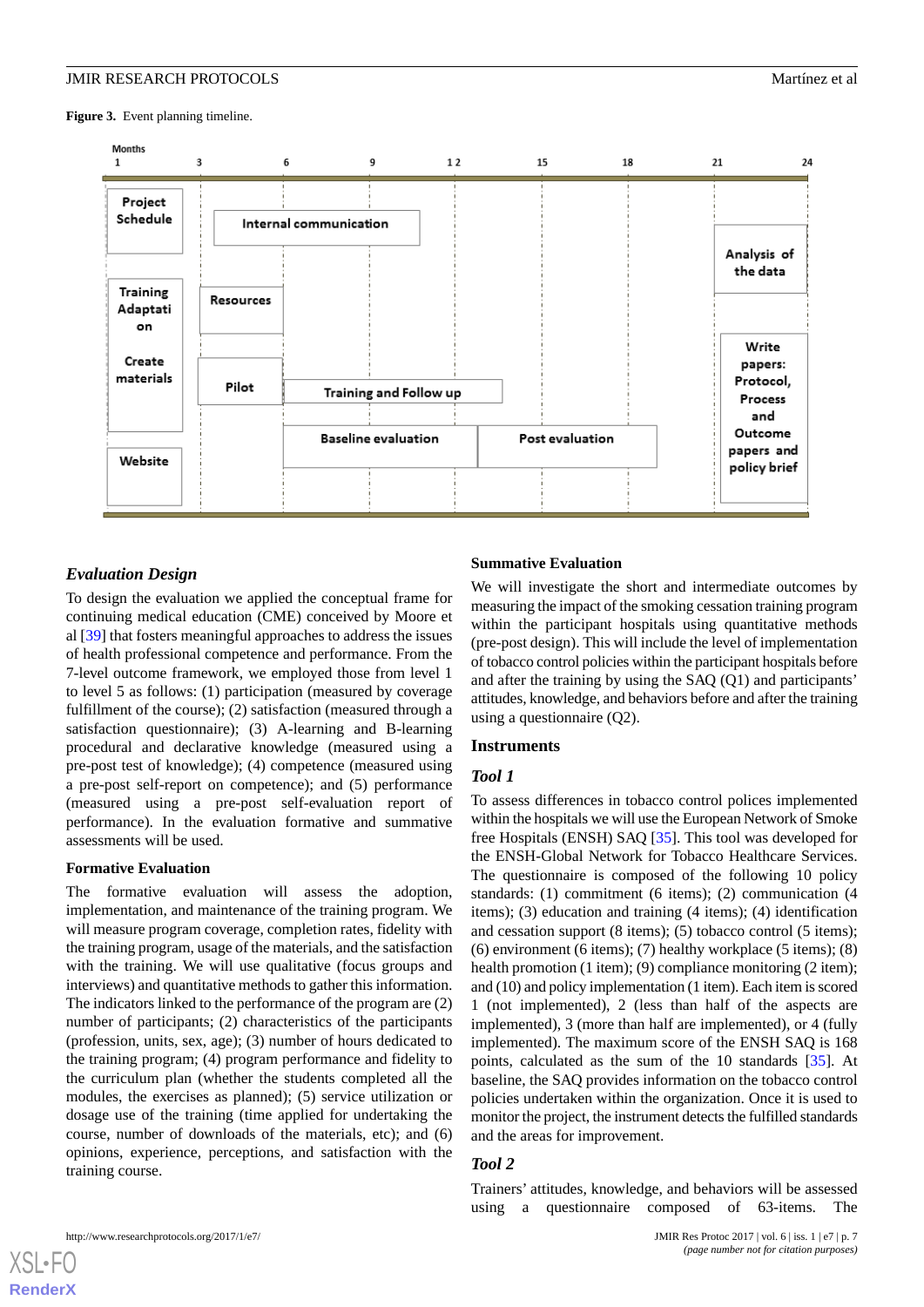website-delivered questionnaire is emailed to the participants at baseline and 3 months after finishing the training. The questionnaire, designed by Sheffer et al [\[40](#page-10-11)], takes 30 to 40 minutes to complete. The questionnaire gathers information about the provider's sex, tobacco use history, previous tobacco cessation education, level of pro-activity addressing tobacco use, and perceived success in helping patients stop using tobacco [[40\]](#page-10-11). Perceived knowledge and attitudes about treatment of tobacco use will be determined by assessing the levels of (1) motivation; (2) knowledge about tobacco cessation; (3) self-efficacy; (4) importance of providing tobacco use interventions; (5) effectiveness of interventions; (6) importance of barriers; (7) readiness; and (8) level of tobacco cessation intervention provided assessed by the 5A's model, an evidence-based framework that helps health professionals to structure smoking cessation interventions by identifying all smokers and offering support to help them quit. The 5A's model consists of 5 components: ask, advice, assess, assist, and arrange follow-up. All items are assessed on a discrete scale from 0 (none or not at all) to 10 (the most possible). The pre-test will be administered immediately prior to the training. The post-training assessment is composed of a 37-item questionnaire assessing providers' knowledge, attitudes, and behaviors, as assessed in the pre-test.

#### *Focus Groups*

Each participant country will carry out at least 5 focus groups with hospital workers enrolled and not enrolled in the course. Participants will be volunteers. The focus groups will consist of homogenous working categories to avoid possible reticence of some participants to openly talk in the presence of their supervisors. In each country focus groups will be conducted by external local qualitative researchers that will follow the same protocol.

### **Data Analysis**

Descriptive statistics will be used for the quantitative indicators. The quantitative variables will be summarized using means and other central tendency measurements, whereas the qualitative data will be summarized by computing their frequencies and percentages. The qualitative indicators gathered by the qualitative methods (focus groups and interviews) will be summarized using the classical content analysis approach (creating codes and chunks of information and the researcher complements the codes with description of this code). Analysis of the data will be validated by informants to increase the reliability of the data [[41\]](#page-10-12).

Usual statistics will be used to describe the sample and non-parametric tests will be used for pre-post comparisons for tobacco control policies (measured by Tool 1) and the trainees' knowledge, attitudes, and behaviors (measured by the Tool 2). In addition, a validity and reliability test of both instruments is planned.

#### **Sample Size**

 $XS$  • FO **[RenderX](http://www.renderx.com/)**

Based on literature regarding gains of training [\[27](#page-10-0),[40\]](#page-10-11), we anticipate an increase of 40% in health professionals' level of knowledge, attitudes, and perception in tobacco cessation from baseline to 6 months. Given this estimate, we will need a

```
http://www.researchprotocols.org/2017/1/e7/ JMIR Res Protoc 2017 | vol. 6 | iss. 1 | e7 | p. 8
```
minimum of 43 participants per hospital, (total 129, alpha=.05, beta=.1, and 15% dropouts). However, we expect at least an overall enrollment of 300 professionals (100 per hospital).

# *Results*

We have enrolled 281 hospital workers (105 from Bolivia, 88 from Guatemala, and 88 from Paraguay). The overall average completion rate is 66.2% (186/281). At the time of submission of this paper, data collection for the post-evaluation was underway. Evaluations will finish in November 2016 and results are expected by the beginning of 2017. Results of this study will be reported in two follow-up papers: one about the formative evaluation and the other about the summative evaluation.

# *Discussion*

# **Principal Findings**

We will consider a good level of coverage of the training program if at least 50% of the enrolled health professionals in each hospital conclude the training program. We will measure the engagement of the training program with the focus groups and key informant interviews. We anticipate that hospitals will increase their tobacco control policies by 20% to 30% according to the SAQ. In addition, we anticipate that health professionals' level of knowledge, attitudes, and perception in tobacco cessation will increase to 30% to 40%.

#### **Limitations and Strengths**

Health professionals and paraprofessional staff from the three countries will be invited to voluntarily participate in the project. We will be able to determine whether the recruitment process used by each coordinator affects both the number of participants recruited and the commitment to start and finish on time. We hypothesize that as they agree to join, they will be highly motivated to pursue the course and we expect many of them to succeed on their own. However, participants may have varying levels of computer skills and Internet usage that could affect their course enrollment and progression. Online training programs also require devices for their use (ie, computers, tablets or mobile phones with app capabilities) and a high speed Internet connection. Although Internet services and technological devices are rapidly growing in low-income countries [[42\]](#page-10-13) it may not be the same as in HICs. Nevertheless, the course could be followed by these platforms facilitating the connectivity among users (tablets, mobile phones) being able to complete the training program at home or in their working hospitals. We foresee that many of the students will be using mobile phones as their primary access to the course, because mobile phones are more accessible in these countries than computers [[42\]](#page-10-13). Furthermore, the participants could have different knowledge in smoking cessation interventions within participant hospitals and among the different countries. This could make comparisons among participant countries very interesting. The fact that we included baseline and post-intervention evaluations will permit the evaluation of these differences.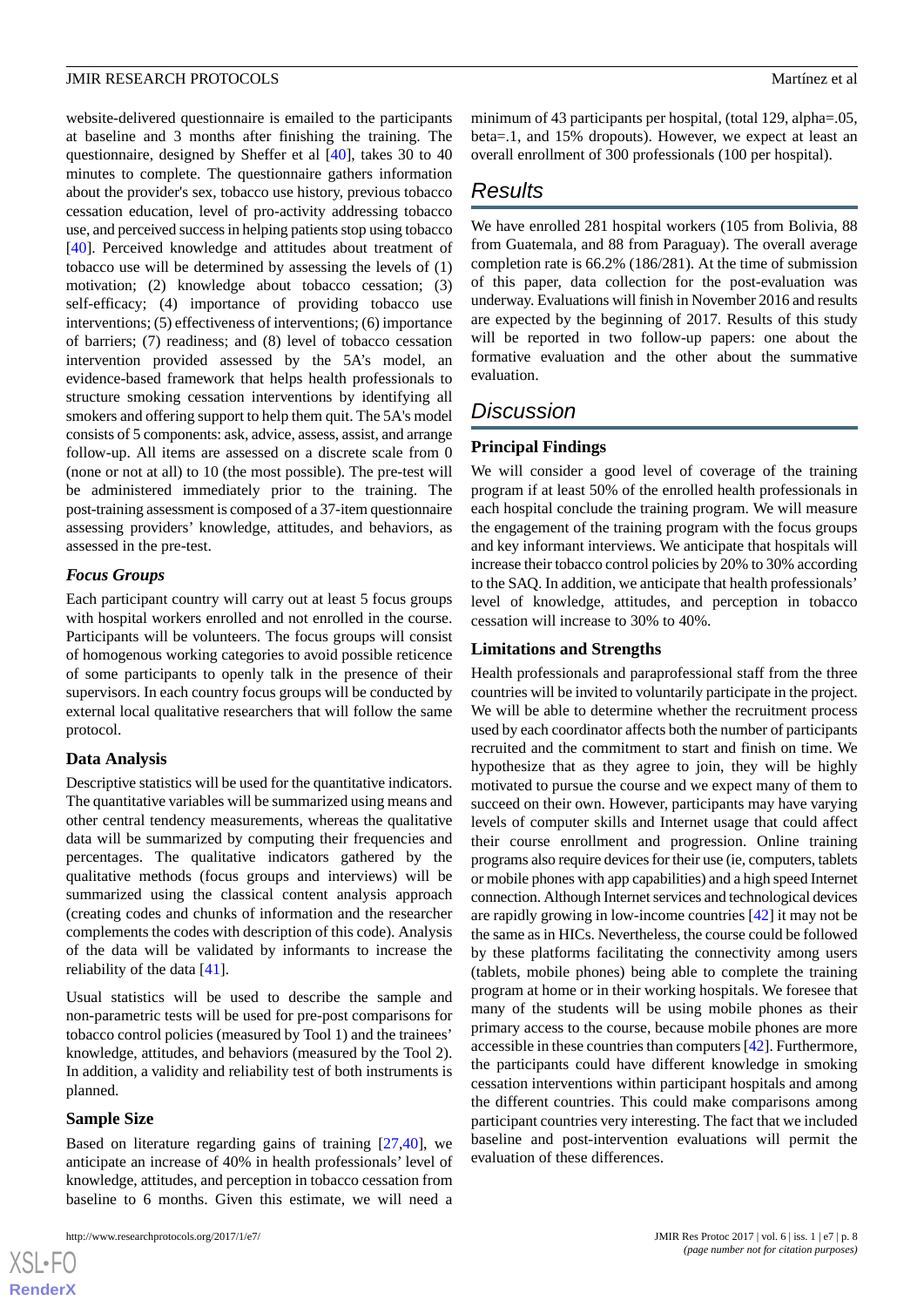### **Comparison With Prior Work**

According to a paper by Ng et al  $[43]$  $[43]$  tobacco use in these three countries is decreasing at a slower pace than in developed countries. Furthermore, tobacco cessation services have been poorly implemented in these countries [[5\]](#page-9-1) mainly because of the lack of knowledge and skills of health providers, difficulty to ground tobacco cessation interventions in health care organizations, and lack of working groups and leaders on this topic [[6\]](#page-9-2). Online education in tobacco cessation might be the solution to provide evidence-based treatment for tobacco dependence in these countries because it is cost efficient and can reach remote locations. Most of the existing smoking cessation training programs have been designed in HICs and are available only in English [[27\]](#page-10-0). Nevertheless, the process of spreading new learning approaches requires cultural and content adaptations that require reviewing whether the material and examples are applicable to the new target group [[44\]](#page-10-15). To our knowledge this is the first study that tests the feasibility and effectiveness of implementing an online smoking cessation training program addressed to health care providers in Bolivia, Guatemala, and Paraguay. We thus consider this study approach innovative because (1) it adapts a straightforward smoking cessation training program through an online platform addressed to all hospital workforce levels (from doctors, nurses, and assistance personnel) of three LMICs in LACs; (2) it applies an organizational model in LACs to promote smoking cessation training within the organization; and (3) it evaluates its impact using quantitative and qualitative methods from the individual

level (by measuring students'knowledge, attitude, and behavior gains before and after the training) to an organizational level by measuring whether the organization has increased tobacco control policies before and after the training. Moreover, facilitators and barriers of implementation will be evaluated by using focus groups and in-depth interviewers to key people involved in the project.

It is for these reasons that the methods and results of Fruitful Study may offer a new approach to adapt and implement programs to LMICs countries in order to offer education solutions through the use of emerging and growing communication technologies.

### **Conclusions**

It is critical to develop distant learning programs to train health workers in tobacco cessation in LMIC where opportunities for continuing education are scant and sometimes not well adapted to the reality of their contexts. This study will show whether it is possible to adapt and implement an online course in developing countries. In addition, we will determine how best to implement effective distant-learning strategies in organizations belonging to LMIC, especially to detect what resources and aids are required to make the training possible in all levels of the workforce. Finally, we will measure whether the training program will increase knowledge, attitudes, and perception in tobacco cessation among participants and will produce changes in tobacco control policies at the organizational level.

# **Acknowledgments**

We would like to thank the Group of Hospital Coordinators in the Fruitful Project: Liz Soraya Pérez, Julio Poiqui, Maria del Camen Guzman, Noelia Cañete, Eduardo Gharzouzi, Joaquin Barnoya, Wendy Yantuche, and Victor Samayoa, for their assistance in the implementation of this training project. We also thank Cris Rajo for her help during the design process of this research protocol.

This study has been funded by Global Bridges Mayo Clinic (Pfizer Medical Group; GB-13520139: Development and Dissemination of a Tobacco Cessation Training Program for Healthcare Professionals in Spanish-speaking Countries). Moreover, CM and EF are also funded by the Spanish Government (Instituto de Salut Carlos III, grant PI15-00875) and the Catalan Government (Xarxa Catalana d'Hospitals sense fum, Agència de Salut Pública de Catalunya, contracte Nº 2015VAR171)

# **Authors' Contributions**

CMM and EF conceived the project. CMM coordinated the contents of the program. EF and AC co-designed the study, oversee the training content, and supervise the day to day activities. OG and MM manage the technical support with the online platform. MAA, CS, and PC are the project leaders in their hospitals and are responsible for advancing the project activities as scheduled.

# <span id="page-8-0"></span>**Conflicts of Interest**

<span id="page-8-1"></span>None declared.

# <span id="page-8-2"></span>**References**

- 1. World Health Organization. WHO Report on the Global Tobacco Epidemic 2013. 2013. Enforcing bans on tobacco advertising, promotion and sponsorship URL: [http://www.who.int/tobacco/global\\_report/2013/en/](http://www.who.int/tobacco/global_report/2013/en/) [accessed 2016-12-20] [[WebCite Cache ID 6mu2FgR6u\]](http://www.webcitation.org/

                                6mu2FgR6u)
- 2. Mayor S. Tobacco atlas illustrates shift to low income countries. BMJ 2009 Mar 10;338:b981. [Medline: [19276133](http://www.ncbi.nlm.nih.gov/entrez/query.fcgi?cmd=Retrieve&db=PubMed&list_uids=19276133&dopt=Abstract)]
- 3. Müller F, Wehbe L. Smoking and smoking cessation in Latin America: a review of the current situation and available treatments. Int J Chron Obstruct Pulmon Dis 2008;3(2):285-293 [\[FREE Full text](https://www.dovepress.com/articles.php?article_id=1827)] [Medline: [18686737](http://www.ncbi.nlm.nih.gov/entrez/query.fcgi?cmd=Retrieve&db=PubMed&list_uids=18686737&dopt=Abstract)]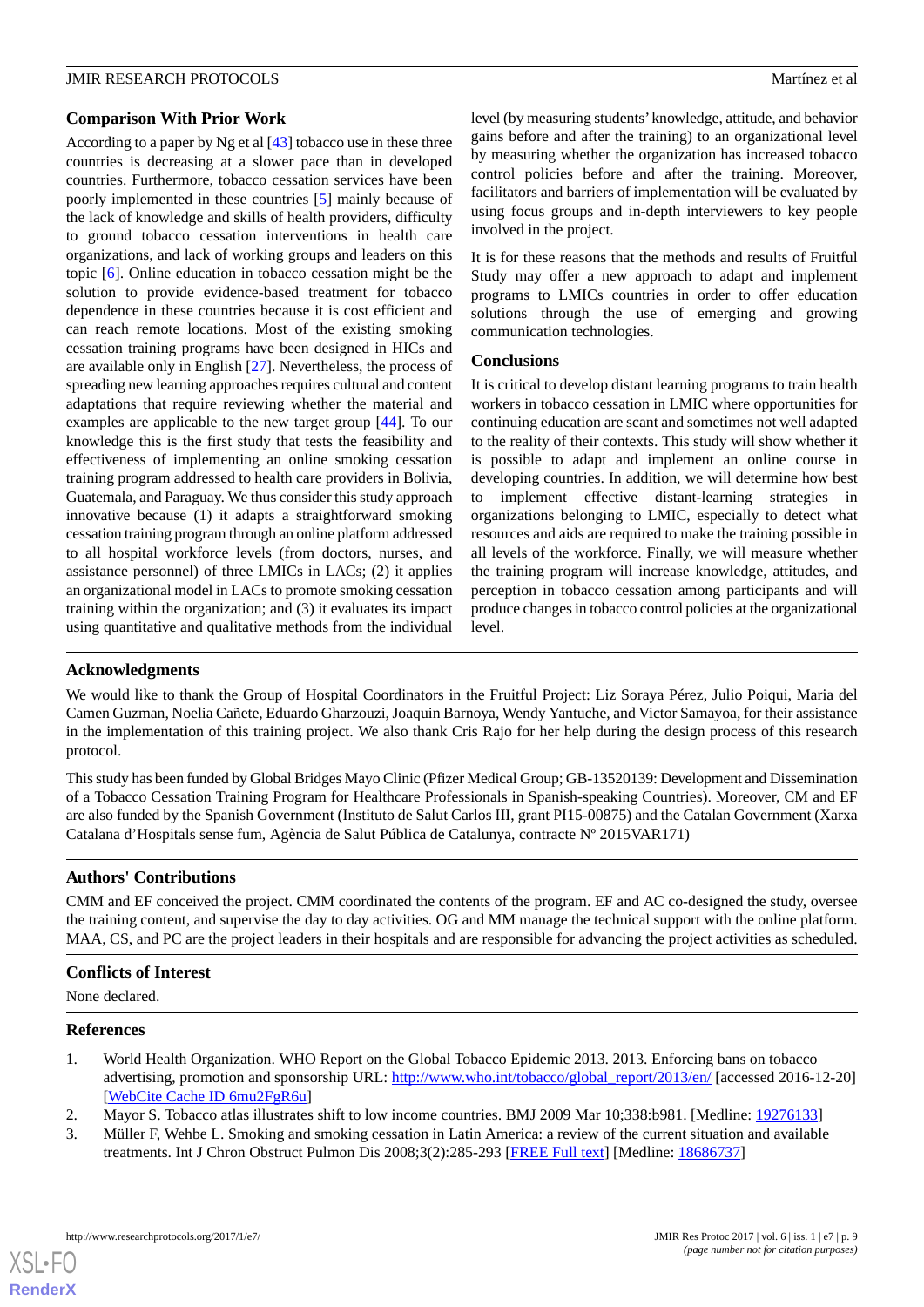# **JMIR RESEARCH PROTOCOLS** Martínez et al.

- <span id="page-9-0"></span>4. Tong VT, Turcios-Ruiz RM, Dietz PM, England LJ. Patterns and predictors of current cigarette smoking in women and men of reproductive age-Ecuador, El Salvador, Guatemala, and Honduras. Rev Panam Salud Publica 2011 Sep;30(3):240-247 [[FREE Full text](http://www.scielosp.org/scielo.php?script=sci_arttext&pid=S1020-49892011000900008&lng=en&nrm=iso&tlng=en)] [Medline: [22069071](http://www.ncbi.nlm.nih.gov/entrez/query.fcgi?cmd=Retrieve&db=PubMed&list_uids=22069071&dopt=Abstract)]
- <span id="page-9-1"></span>5. Organización Panamericana de la Salud. Informe Sobre Control de Tabaco Oara la Región de las Américas 2013. 2013. URL: [http://www.paho.org/chi/index.](http://www.paho.org/chi/index.php?option=com_content&view=article&id=551:informe-sobre-control-tabaco-region-americas-2013&Itemid=215)

<span id="page-9-2"></span>[php?option=com\\_content&view=article&id=551:informe-sobre-control-tabaco-region-americas-2013&Itemid=215](http://www.paho.org/chi/index.php?option=com_content&view=article&id=551:informe-sobre-control-tabaco-region-americas-2013&Itemid=215) [accessed 2015-07-08] [\[WebCite Cache ID 6mu2lWHwk\]](http://www.webcitation.org/

                                6mu2lWHwk)

- <span id="page-9-3"></span>6. Ponciano-Rodríguez G. The urgent need to change the current medical approach on tobacco cessation in Latin America. Salud Publica Mex 2010;52 Suppl 2:S366-S372 [\[FREE Full text\]](http://www.scielosp.org/scielo.php?script=sci_arttext&pid=S0036-36342010000800035&lng=en&nrm=iso&tlng=en) [doi: [10.1590/S0036-36342010000800035\]](http://dx.doi.org/10.1590/S0036-36342010000800035) [Medline: [21243210](http://www.ncbi.nlm.nih.gov/entrez/query.fcgi?cmd=Retrieve&db=PubMed&list_uids=21243210&dopt=Abstract)]
- <span id="page-9-4"></span>7. World Health Organization. Global Health Observatory (GHO) Data. 2011. URL: <http://www.who.int/gho/> [accessed 2016-12-20] [\[WebCite Cache ID 6mtTp4ibG\]](http://www.webcitation.org/

                                6mtTp4ibG)
- <span id="page-9-5"></span>8. World Health Organization. 2012 Global Progress Report on Implementation of the WHO Framework Convention on Tobacco Contro. 2012. URL: [http://www.who.int/fctc/reporting/2012\\_global\\_progress\\_report\\_en.pdf](http://www.who.int/fctc/reporting/2012_global_progress_report_en.pdf)[[WebCite Cache ID](http://www.webcitation.org/

                                6mu3ObaoZ) [6mu3ObaoZ](http://www.webcitation.org/

                                6mu3ObaoZ)]
- <span id="page-9-6"></span>9. World Health Organization. WHO Report of the Global Tobacco Epidemic. 2008. The MPOWER package URL: [http:/](http://www.who.int/tobacco/mpower/mpower_report_full_2008.pdf) [/www.who.int/tobacco/mpower/mpower\\_report\\_full\\_2008.pdf](http://www.who.int/tobacco/mpower/mpower_report_full_2008.pdf) [accessed 2016-12-20] [\[WebCite Cache ID 6mu3UBMT8](http://www.webcitation.org/

                                6mu3UBMT8)]
- <span id="page-9-7"></span>10. Duffy SA, Scholten RL, Karvonen-Gutierrez CA. The relation of tobacco use during hospitalization to post-discharge smoking cessation among US veterans. Prev Med 2010;50(5-6):285-287. [doi: [10.1016/j.ypmed.2010.01.012\]](http://dx.doi.org/10.1016/j.ypmed.2010.01.012) [Medline: [20122956](http://www.ncbi.nlm.nih.gov/entrez/query.fcgi?cmd=Retrieve&db=PubMed&list_uids=20122956&dopt=Abstract)]
- <span id="page-9-8"></span>11. Zack E. Smoking withdrawal and prolonged hospitalization. Clin J Oncol Nurs 2002;6(1):7-11. [doi: [10.1188/02.CJON.7-11\]](http://dx.doi.org/10.1188/02.CJON.7-11) [Medline: [11842493](http://www.ncbi.nlm.nih.gov/entrez/query.fcgi?cmd=Retrieve&db=PubMed&list_uids=11842493&dopt=Abstract)]
- <span id="page-9-9"></span>12. Toll BA, Rojewski AM, Duncan LR, Latimer-Cheung AE, Fucito LM, Boyer JL, et al. "Quitting smoking will benefit your health": the evolution of clinician messaging to encourage tobacco cessation. Clin Cancer Res 2014 Jan 15;20(2):301-309 [[FREE Full text](http://clincancerres.aacrjournals.org/cgi/pmidlookup?view=long&pmid=24436474)] [doi: [10.1158/1078-0432.CCR-13-2261](http://dx.doi.org/10.1158/1078-0432.CCR-13-2261)] [Medline: [24436474](http://www.ncbi.nlm.nih.gov/entrez/query.fcgi?cmd=Retrieve&db=PubMed&list_uids=24436474&dopt=Abstract)]
- <span id="page-9-11"></span><span id="page-9-10"></span>13. Smith DR, Leggat PA. An international review of tobacco smoking in the medical profession: 1974-2004. BMC Public Health 2007 Jun 20;7:115 [[FREE Full text](https://bmcpublichealth.biomedcentral.com/articles/10.1186/1471-2458-7-115)] [doi: [10.1186/1471-2458-7-115\]](http://dx.doi.org/10.1186/1471-2458-7-115) [Medline: [17578582\]](http://www.ncbi.nlm.nih.gov/entrez/query.fcgi?cmd=Retrieve&db=PubMed&list_uids=17578582&dopt=Abstract)
- 14. Bello S, Soto M, Michalland S, Salinas J. [A national survey on smoking habit among health care workers in Chile]. Rev Med Chil 2004 Feb;132(2):223-232. [Medline: [15449560](http://www.ncbi.nlm.nih.gov/entrez/query.fcgi?cmd=Retrieve&db=PubMed&list_uids=15449560&dopt=Abstract)]
- <span id="page-9-12"></span>15. Lindson-Hawley N, Begh R, McDermott M, McEwen A, Lycett D. The importance of practitioner smoking status: a survey of NHS Stop Smoking Service practitioners. Patient Educ Couns 2013 Oct;93(1):139-145. [doi: [10.1016/j.pec.2013.04.021\]](http://dx.doi.org/10.1016/j.pec.2013.04.021) [Medline: [23711634](http://www.ncbi.nlm.nih.gov/entrez/query.fcgi?cmd=Retrieve&db=PubMed&list_uids=23711634&dopt=Abstract)]
- <span id="page-9-14"></span><span id="page-9-13"></span>16. Carson KV, Verbiest MEA, Crone MR, Brinn MP, Esterman AJ, Assendelft WJJ, et al. Training health professionals in smoking cessation. Cochrane Database Syst Rev 2012 May 16(5):CD000214. [doi: [10.1002/14651858.CD000214.pub2](http://dx.doi.org/10.1002/14651858.CD000214.pub2)] [Medline: [22592671](http://www.ncbi.nlm.nih.gov/entrez/query.fcgi?cmd=Retrieve&db=PubMed&list_uids=22592671&dopt=Abstract)]
- <span id="page-9-15"></span>17. Schroeder SA, Koh HK. Tobacco control 50 years after the 1964 surgeon general's report. JAMA 2014 Jan 08;311(2):141-143. [doi: [10.1001/jama.2013.285243\]](http://dx.doi.org/10.1001/jama.2013.285243) [Medline: [24399551](http://www.ncbi.nlm.nih.gov/entrez/query.fcgi?cmd=Retrieve&db=PubMed&list_uids=24399551&dopt=Abstract)]
- <span id="page-9-16"></span>18. Rigotti NA, Clair C, Munafò MR, Stead LF. Interventions for smoking cessation in hospitalised patients. Cochrane Database Syst Rev 2012;5:CD001837 [[FREE Full text](http://europepmc.org/abstract/MED/22592676)] [doi: [10.1002/14651858.CD001837.pub3\]](http://dx.doi.org/10.1002/14651858.CD001837.pub3) [Medline: [22592676](http://www.ncbi.nlm.nih.gov/entrez/query.fcgi?cmd=Retrieve&db=PubMed&list_uids=22592676&dopt=Abstract)]
- <span id="page-9-17"></span>19. Hung DY, Leidig R, Shelley DR. What's in a setting?: influence of organizational culture on provider adherence to clinical guidelines for treating tobacco use. Health Care Manage Rev 2014;39(2):154-163. [doi: [10.1097/HMR.0b013e3182914d11\]](http://dx.doi.org/10.1097/HMR.0b013e3182914d11) [Medline: [23636103](http://www.ncbi.nlm.nih.gov/entrez/query.fcgi?cmd=Retrieve&db=PubMed&list_uids=23636103&dopt=Abstract)]
- <span id="page-9-19"></span><span id="page-9-18"></span>20. Knudsen HK, Muilenburg J, Eby LT. Sustainment of smoking cessation programs in substance use disorder treatment organizations. Nicotine Tob Res 2013 Jun;15(6):1060-1068 [\[FREE Full text\]](http://europepmc.org/abstract/MED/23132659) [doi: [10.1093/ntr/nts242\]](http://dx.doi.org/10.1093/ntr/nts242) [Medline: [23132659\]](http://www.ncbi.nlm.nih.gov/entrez/query.fcgi?cmd=Retrieve&db=PubMed&list_uids=23132659&dopt=Abstract)
- 21. Campbell S, Pieters K, Mullen K, Reece R, Reid RD. Examining sustainability in a hospital setting: case of smoking cessation. Implement Sci 2011 Sep 14;6:108 [[FREE Full text](https://implementationscience.biomedcentral.com/articles/10.1186/1748-5908-6-108)] [doi: [10.1186/1748-5908-6-108\]](http://dx.doi.org/10.1186/1748-5908-6-108) [Medline: [21917156](http://www.ncbi.nlm.nih.gov/entrez/query.fcgi?cmd=Retrieve&db=PubMed&list_uids=21917156&dopt=Abstract)]
- <span id="page-9-20"></span>22. Kassel JD, Ross H. The role of training in global tobacco control research. Am J Public Health 2005 Jun;95(6):946-949. [doi: [10.2105/AJPH.2004.046888](http://dx.doi.org/10.2105/AJPH.2004.046888)] [Medline: [15914814\]](http://www.ncbi.nlm.nih.gov/entrez/query.fcgi?cmd=Retrieve&db=PubMed&list_uids=15914814&dopt=Abstract)
- <span id="page-9-21"></span>23. Aggarwal R, Gupte N, Kass N, Taylor H, Ali J, Bhan A, et al. A comparison of online versus on-site training in health research methodology: a randomized study. BMC Med Educ 2011 Jun 17;11:37 [[FREE Full text](https://bmcmededuc.biomedcentral.com/articles/10.1186/1472-6920-11-37)] [doi: [10.1186/1472-6920-11-37\]](http://dx.doi.org/10.1186/1472-6920-11-37) [Medline: [21682858\]](http://www.ncbi.nlm.nih.gov/entrez/query.fcgi?cmd=Retrieve&db=PubMed&list_uids=21682858&dopt=Abstract)
- <span id="page-9-22"></span>24. Abutarbush SM, Naylor JM, Parchoma G, D'Eon M, Petrie L, Carruthers T. Evaluation of traditional instruction versus a self-learning computer module in teaching veterinary students how to pass a nasogastric tube in the horse. J Vet Med Educ 2006;33(3):447-454. [Medline: [17035223](http://www.ncbi.nlm.nih.gov/entrez/query.fcgi?cmd=Retrieve&db=PubMed&list_uids=17035223&dopt=Abstract)]
- 25. Gordon JS, Mahabee-Gittens EM, Andrews JA, Christiansen SM, Byron DJ. A randomized clinical trial of a web-based tobacco cessation education program. Pediatrics 2013 Feb;131(2):e455-e462 [[FREE Full text\]](http://pediatrics.aappublications.org/cgi/pmidlookup?view=long&pmid=23319529) [doi: [10.1542/peds.2012-0611\]](http://dx.doi.org/10.1542/peds.2012-0611) [Medline: [23319529](http://www.ncbi.nlm.nih.gov/entrez/query.fcgi?cmd=Retrieve&db=PubMed&list_uids=23319529&dopt=Abstract)]
- 26. Schmelz AN, Nixon B, McDaniel A, Hudmon KS, Zillich AJ. Evaluation of an online tobacco cessation course for health professions students. Am J Pharm Educ 2010 Mar 10;74(2):36 [[FREE Full text](http://europepmc.org/abstract/MED/20414451)] [Medline: [20414451\]](http://www.ncbi.nlm.nih.gov/entrez/query.fcgi?cmd=Retrieve&db=PubMed&list_uids=20414451&dopt=Abstract)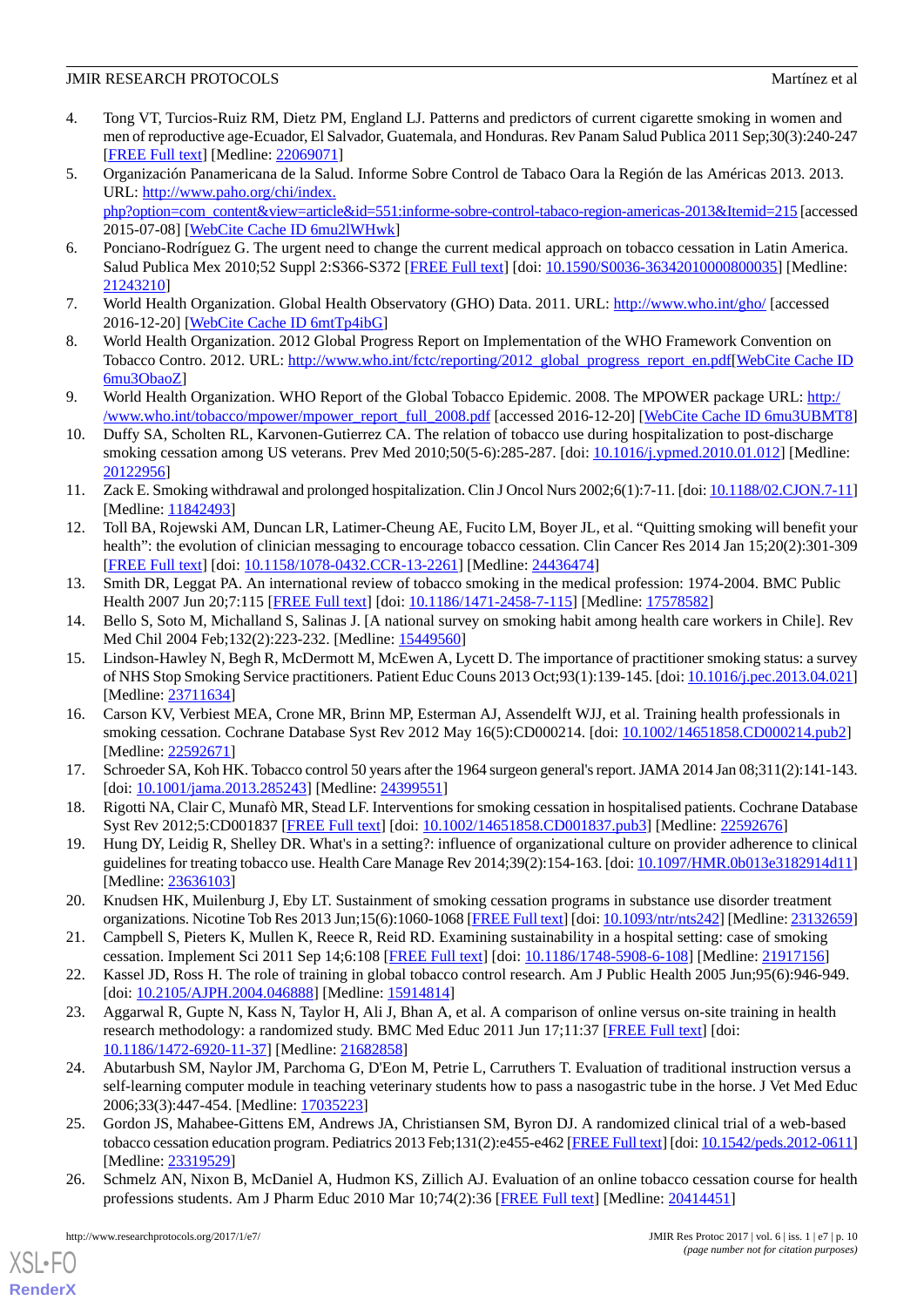# **JMIR RESEARCH PROTOCOLS** Martínez et al.

- <span id="page-10-0"></span>27. Selby P, Goncharenko K, Barker M, Fahim M, Timothy V, Dragonetti R, et al. Review and evaluation of online tobacco dependence treatment training programs for health care practitioners. J Med Internet Res 2015 Apr 17;17(4):e97 [[FREE](http://www.jmir.org/2015/4/e97/) [Full text\]](http://www.jmir.org/2015/4/e97/) [doi: [10.2196/jmir.3284](http://dx.doi.org/10.2196/jmir.3284)] [Medline: [25887187\]](http://www.ncbi.nlm.nih.gov/entrez/query.fcgi?cmd=Retrieve&db=PubMed&list_uids=25887187&dopt=Abstract)
- <span id="page-10-2"></span><span id="page-10-1"></span>28. Card JJ, Solomon J, Cunningham SD. How to adapt effective programs for use in new contexts. Health Promot Pract 2011 Jan;12(1):25-35. [doi: [10.1177/1524839909348592](http://dx.doi.org/10.1177/1524839909348592)] [Medline: [19858321\]](http://www.ncbi.nlm.nih.gov/entrez/query.fcgi?cmd=Retrieve&db=PubMed&list_uids=19858321&dopt=Abstract)
- <span id="page-10-3"></span>29. Rogers EM. Diffusion of Innovations. Fifth Edition. New York: Free Press; 2003.
- <span id="page-10-4"></span>30. Prochaska JO, DiClemente CC, Norcross JC. In search of how people change. Applications to addictive behaviors. Am Psychol 1992 Sep;47(9):1102-1114. [Medline: [1329589\]](http://www.ncbi.nlm.nih.gov/entrez/query.fcgi?cmd=Retrieve&db=PubMed&list_uids=1329589&dopt=Abstract)
- 31. Fiore MC, Baker TB. Clinical practice. Treating smokers in the health care setting. N Engl J Med 2011 Sep 29;365(13):1222-1231 [[FREE Full text](http://europepmc.org/abstract/MED/21991895)] [doi: [10.1056/NEJMcp1101512](http://dx.doi.org/10.1056/NEJMcp1101512)] [Medline: [21991895](http://www.ncbi.nlm.nih.gov/entrez/query.fcgi?cmd=Retrieve&db=PubMed&list_uids=21991895&dopt=Abstract)]
- 32. West R, McNeill A, Raw M. Smoking cessation guidelines for health professionals: an update. Health Education Authority. Thorax 2000 Dec;55(12):987-999 [[FREE Full text](http://thorax.bmj.com/cgi/pmidlookup?view=long&pmid=11083883)] [Medline: [11083883](http://www.ncbi.nlm.nih.gov/entrez/query.fcgi?cmd=Retrieve&db=PubMed&list_uids=11083883&dopt=Abstract)]
- <span id="page-10-5"></span>33. Trinite T, Loveland-Cherry C, Marion L. The U.S. Preventive Services Task Force: an evidence-based prevention resource for nurse practitioners. J Am Acad Nurse Pract 2009 Jun;21(6):301-306. [doi: [10.1111/j.1745-7599.2009.00410.x\]](http://dx.doi.org/10.1111/j.1745-7599.2009.00410.x) [Medline: [19527308](http://www.ncbi.nlm.nih.gov/entrez/query.fcgi?cmd=Retrieve&db=PubMed&list_uids=19527308&dopt=Abstract)]
- <span id="page-10-6"></span>34. Lancaster T, Silagy C, Fowler G. Training health professionals in smoking cessation. Cochrane Database Syst Rev 2000(3):CD000214. [doi: [10.1002/14651858.CD000214\]](http://dx.doi.org/10.1002/14651858.CD000214) [Medline: [10908465\]](http://www.ncbi.nlm.nih.gov/entrez/query.fcgi?cmd=Retrieve&db=PubMed&list_uids=10908465&dopt=Abstract)
- <span id="page-10-7"></span>35. Martínez C, Fu M, Martínez-Sánchez JM, Ballbè M, Puig M, García M, et al. Tobacco control policies in hospitals before and after the implementation of a national smoking ban in Catalonia, Spain. BMC Public Health 2009 May 28;9:160 [\[FREE](https://bmcpublichealth.biomedcentral.com/articles/10.1186/1471-2458-9-160) [Full text\]](https://bmcpublichealth.biomedcentral.com/articles/10.1186/1471-2458-9-160) [doi: [10.1186/1471-2458-9-160](http://dx.doi.org/10.1186/1471-2458-9-160)] [Medline: [19473549](http://www.ncbi.nlm.nih.gov/entrez/query.fcgi?cmd=Retrieve&db=PubMed&list_uids=19473549&dopt=Abstract)]
- <span id="page-10-9"></span><span id="page-10-8"></span>36. Martínez C, Garcia M, Méndez E, Peris M, Fernández E. Barriers and challenges for tobacco control in a smoke-free hospital. Cancer Nurs 2008;31(2):88-94. [doi: [10.1097/01.NCC.0000305708.37530.ee\]](http://dx.doi.org/10.1097/01.NCC.0000305708.37530.ee) [Medline: [18490882](http://www.ncbi.nlm.nih.gov/entrez/query.fcgi?cmd=Retrieve&db=PubMed&list_uids=18490882&dopt=Abstract)]
- <span id="page-10-10"></span>37. Sarna L, Bialous S, Barbeau E, McLellan D. Strategies to implement tobacco control policy and advocacy initiatives. Crit Care Nurs Clin North Am 2006 Mar;18(1):113-22, xiii. [doi: [10.1016/j.ccell.2005.11.002](http://dx.doi.org/10.1016/j.ccell.2005.11.002)] [Medline: [16546014](http://www.ncbi.nlm.nih.gov/entrez/query.fcgi?cmd=Retrieve&db=PubMed&list_uids=16546014&dopt=Abstract)]
- <span id="page-10-11"></span>38. Eysenbach G. The law of attrition. J Med Internet Res 2005 Mar 31;7(1):e11 [[FREE Full text\]](http://www.jmir.org/2005/1/e11/) [doi: [10.2196/jmir.7.1.e11](http://dx.doi.org/10.2196/jmir.7.1.e11)] [Medline: [15829473](http://www.ncbi.nlm.nih.gov/entrez/query.fcgi?cmd=Retrieve&db=PubMed&list_uids=15829473&dopt=Abstract)]
- 39. Moore DE, Green JS, Gallis HA. Achieving desired results and improved outcomes: integrating planning and assessment throughout learning activities. J Contin Educ Health Prof 2009;29(1):1-15. [doi: [10.1002/chp.20001](http://dx.doi.org/10.1002/chp.20001)] [Medline: [19288562](http://www.ncbi.nlm.nih.gov/entrez/query.fcgi?cmd=Retrieve&db=PubMed&list_uids=19288562&dopt=Abstract)]
- <span id="page-10-13"></span><span id="page-10-12"></span>40. Sheffer CE, Barone CP, Anders ME. Training health care providers in the treatment of tobacco use and dependence: pre-and post-training results. J Eval Clin Pract 2009 Aug;15(4):607-613. [doi: [10.1111/j.1365-2753.2008.01058.x\]](http://dx.doi.org/10.1111/j.1365-2753.2008.01058.x) [Medline: [19674215](http://www.ncbi.nlm.nih.gov/entrez/query.fcgi?cmd=Retrieve&db=PubMed&list_uids=19674215&dopt=Abstract)]
- <span id="page-10-14"></span>41. Morgan DL. Reconsidering the role of interaction in analyzing and reporting focus groups. Qual Health Res 2010 May;20(5):718-722. [doi: [10.1177/1049732310364627](http://dx.doi.org/10.1177/1049732310364627)] [Medline: [20406996\]](http://www.ncbi.nlm.nih.gov/entrez/query.fcgi?cmd=Retrieve&db=PubMed&list_uids=20406996&dopt=Abstract)
- <span id="page-10-15"></span>42. Internet seen as positive influence on education but negative on morality in emerging and developing nations. Washington, DC: Pew Research Center; Mar 19, 2015.
- 43. Ng M, Freeman MK, Fleming TD, Robinson M, Dwyer-Lindgren L, Thomson B, et al. Smoking prevalence and cigarette consumption in 187 countries, 1980-2012. JAMA 2014 Jan 08;311(2):183-192. [doi: [10.1001/jama.2013.284692](http://dx.doi.org/10.1001/jama.2013.284692)] [Medline: [24399557](http://www.ncbi.nlm.nih.gov/entrez/query.fcgi?cmd=Retrieve&db=PubMed&list_uids=24399557&dopt=Abstract)]
- 44. Wang-Schweig M, Kviz FJ, Altfeld SJ, Miller AM, Miller BA. Building a conceptual framework to culturally adapt health promotion and prevention programs at the deep structural level. Health Promot Pract 2014 Jul;15(4):575-584 [[FREE Full](http://europepmc.org/abstract/MED/24396122) [text](http://europepmc.org/abstract/MED/24396122)] [doi: [10.1177/1524839913518176\]](http://dx.doi.org/10.1177/1524839913518176) [Medline: [24396122\]](http://www.ncbi.nlm.nih.gov/entrez/query.fcgi?cmd=Retrieve&db=PubMed&list_uids=24396122&dopt=Abstract)

# **Abbreviations**

**ENSH:** European Network of Smoke free Hospitals **ICO:** Catalan Institute of Oncology **HIC:** high-income country **LAC:** Latin American and Caribbean **LMIC:** low- and middle-income country **SAQ:** Self-Audit Questionnaire **WHO:** World Health Organization **WHO-FCTC:** WHO Framework Convention on Tobacco Control